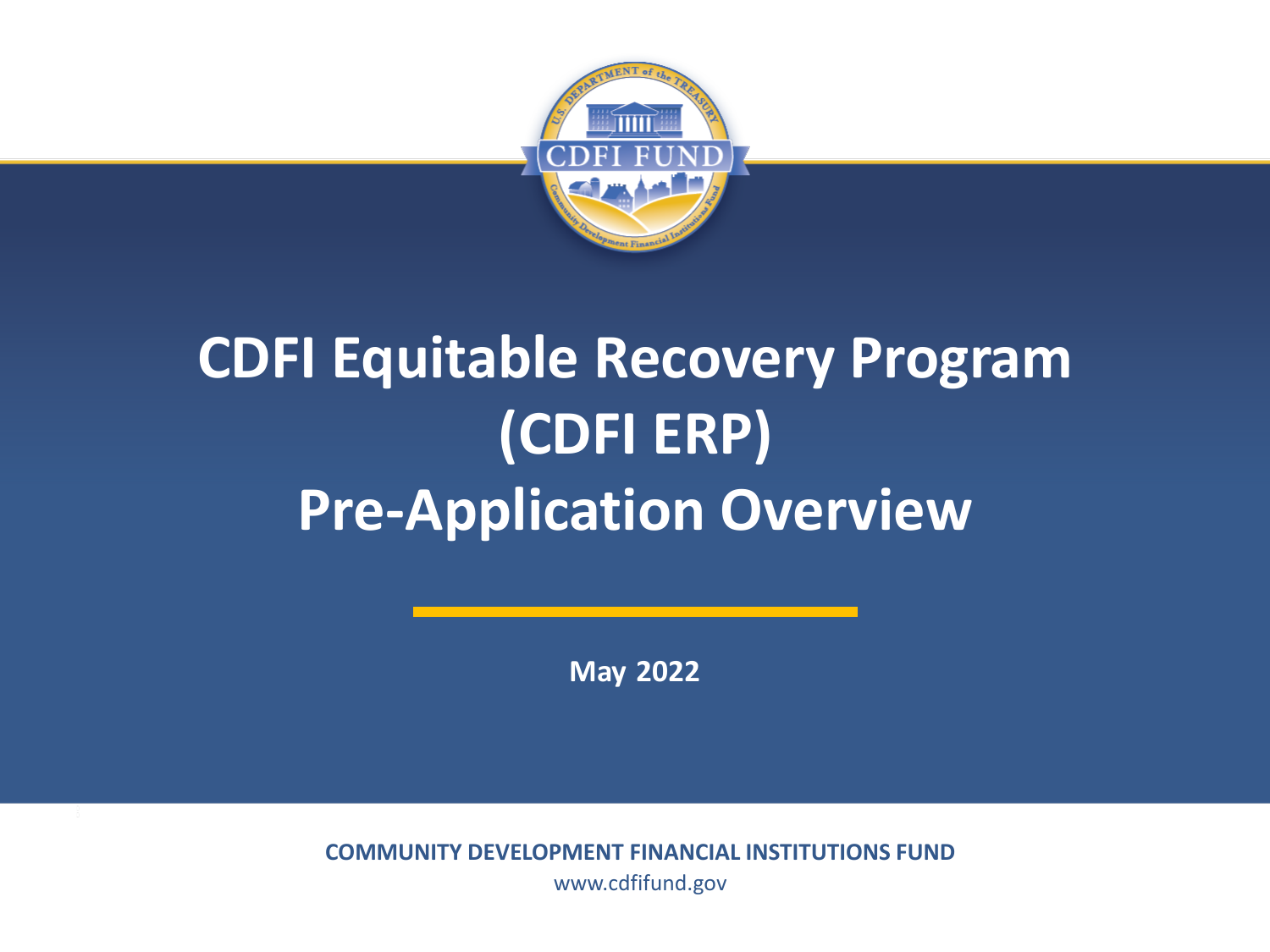## **Agenda**





Note: Capitalized terms not defined herein shall have the meaning specified in the CDFI ERP Notice of Funds  $\bigcirc$ Availability (NOFA).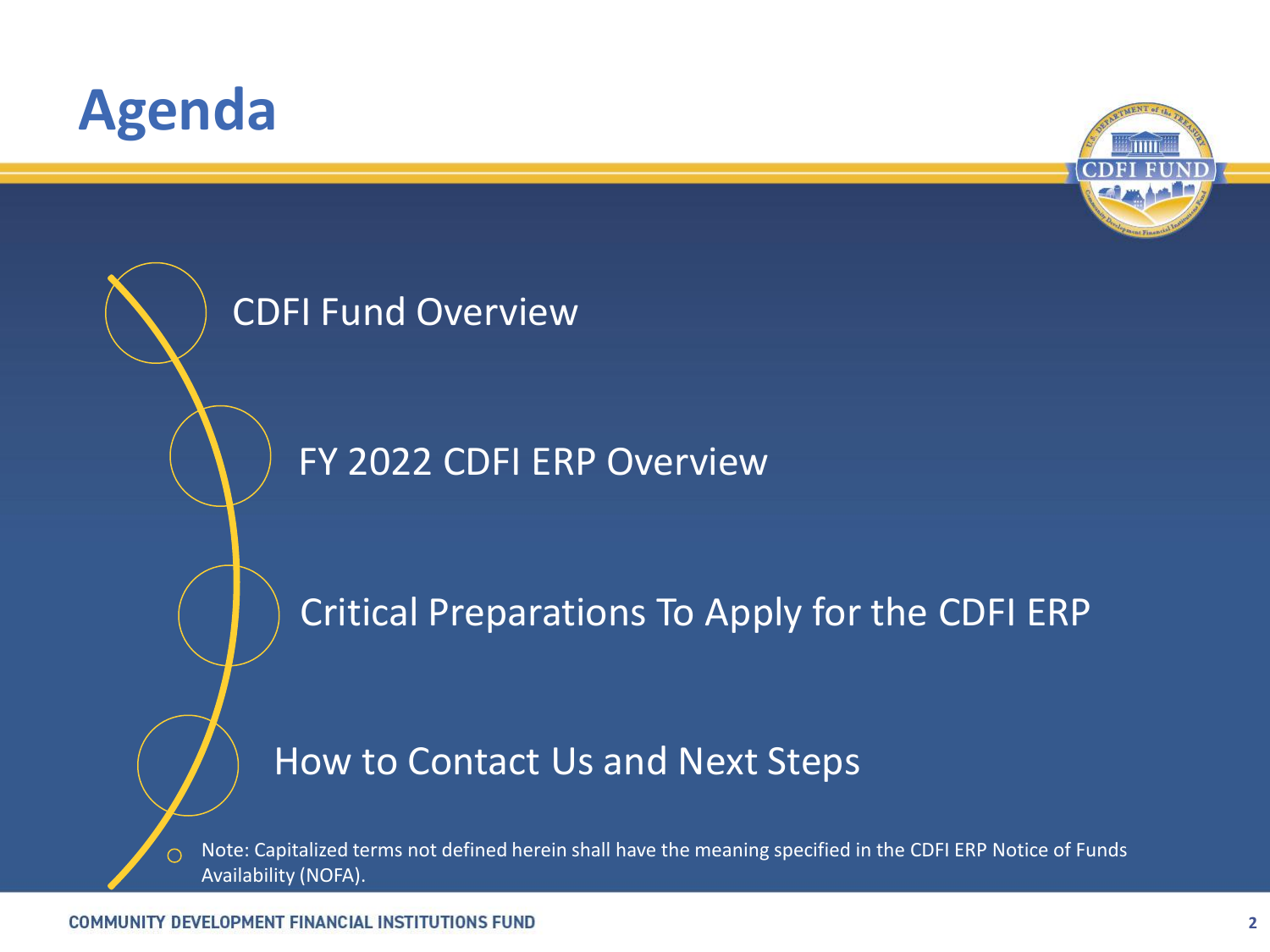# **About the CDFI Fund**



#### **OUR MISSION**

The CDFI Fund's mission is to expand economic opportunity for underserved people and communities by supporting the growth and capacity of a national network of community development lenders, investors, and financial service providers.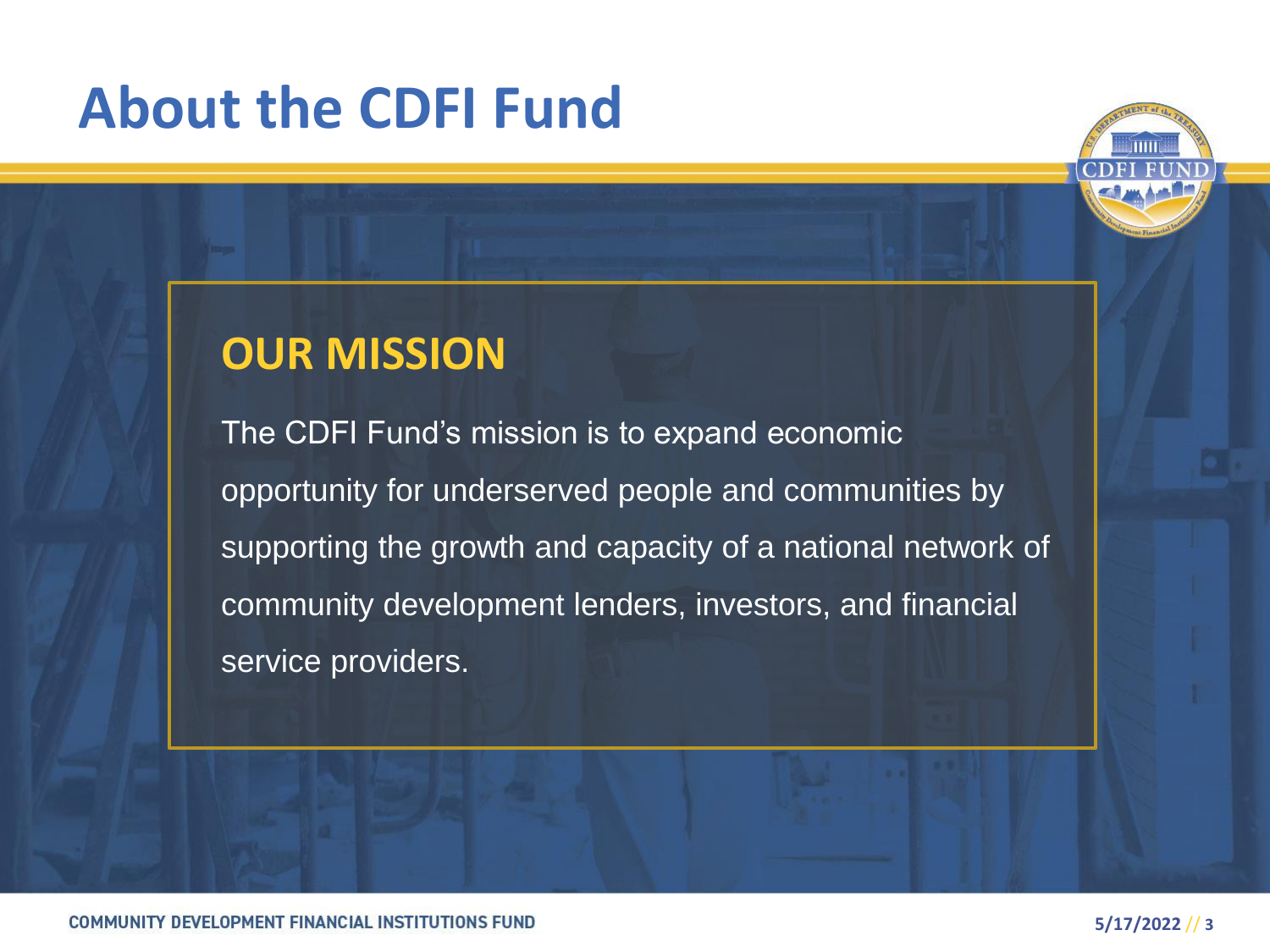# **About the CDFI Fund**



#### **OUR VISION**

The vision of the CDFI Fund is an America in which all people and communities have access to the investment capital and financial services they need to prosper.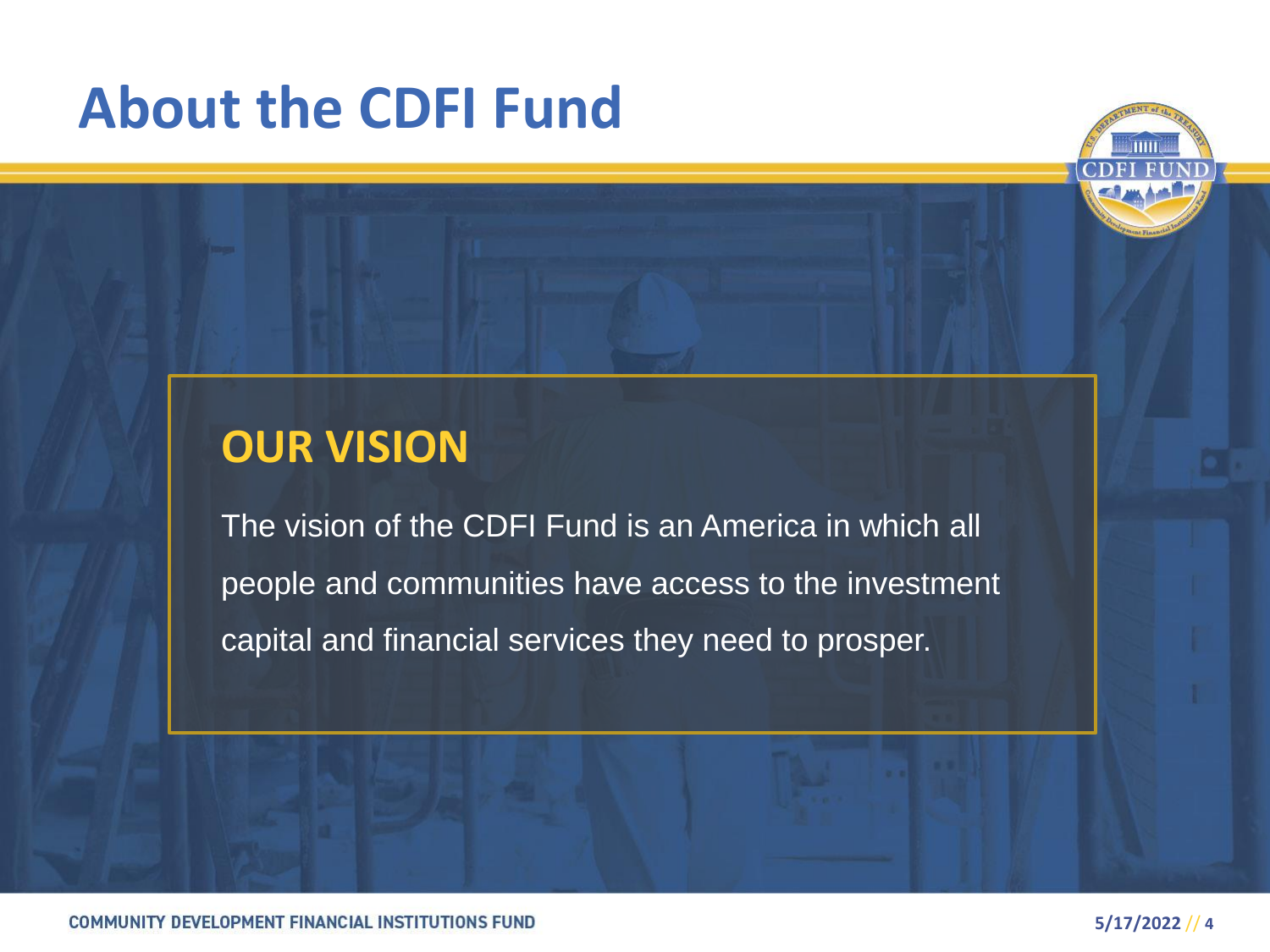# **About the CDFI Fund**

The CDFI Fund supports investments in low-income communities through our assistance programs

- Bank Enterprise Award Program (BEA Program)
- Capital Magnet Fund (CMF)
- CDFI Bond Guarantee Program (BG Program)
- Community Development Financial Institutions Program (CDFI Program)
- Native Initiatives and Native American CDFI Assistance Program (NACA Program)
- New Markets Tax Credit Program (NMTC Program)
- Small Dollar Loan Program (SDL Program)
- Economic Mobility Corps (EMC)
- CDFI Rapid Response Program (CDFI RRP)
- CDFI Equitable Recovery Program (CDFI ERP)

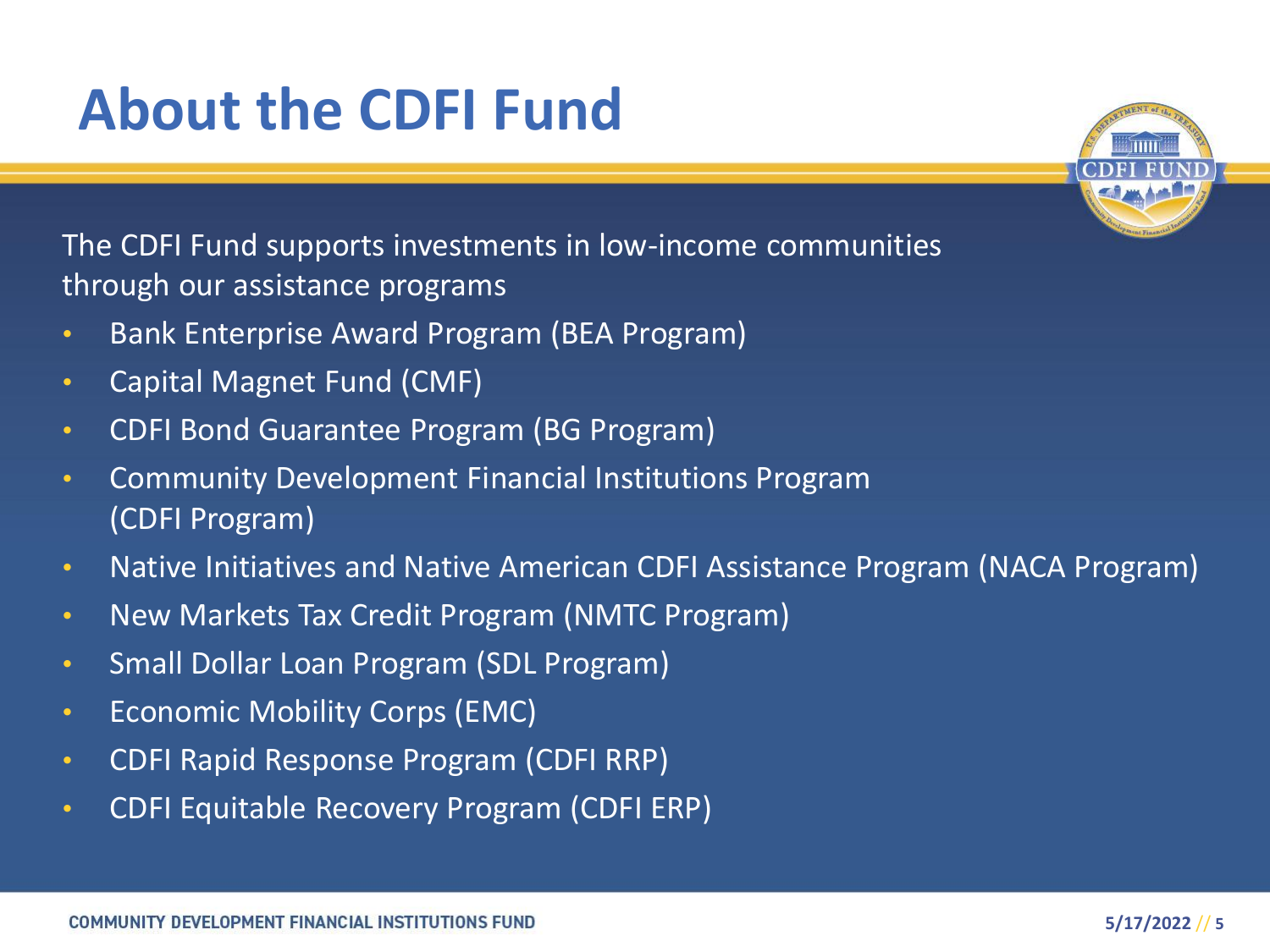# **CDFI Equitable Recovery Program**



The Consolidated Appropriations Act, 2021 (Section 523 of Division N; Pub. L. No. 116-260) provided \$1.75 billion in supplemental appropriations to remain available until expended for the Community Development Financial Institutions Fund (CDFI Fund) to provide grants to CDFIs to respond to the economic impact of the COVID– 19 pandemic. The CDFI ERP Awards will be made to CDFIs to:

- expand lending, grant making, and investment activity in low- or moderateincome communities and to borrowers that have historically experienced significant unmet capital or financial services needs and were disproportionately impacted by the COVID-19 pandemic; and
- catalyze growth in the financial and organizational capacity of CDFIs for the purpose of carrying out CDFI ERP activities.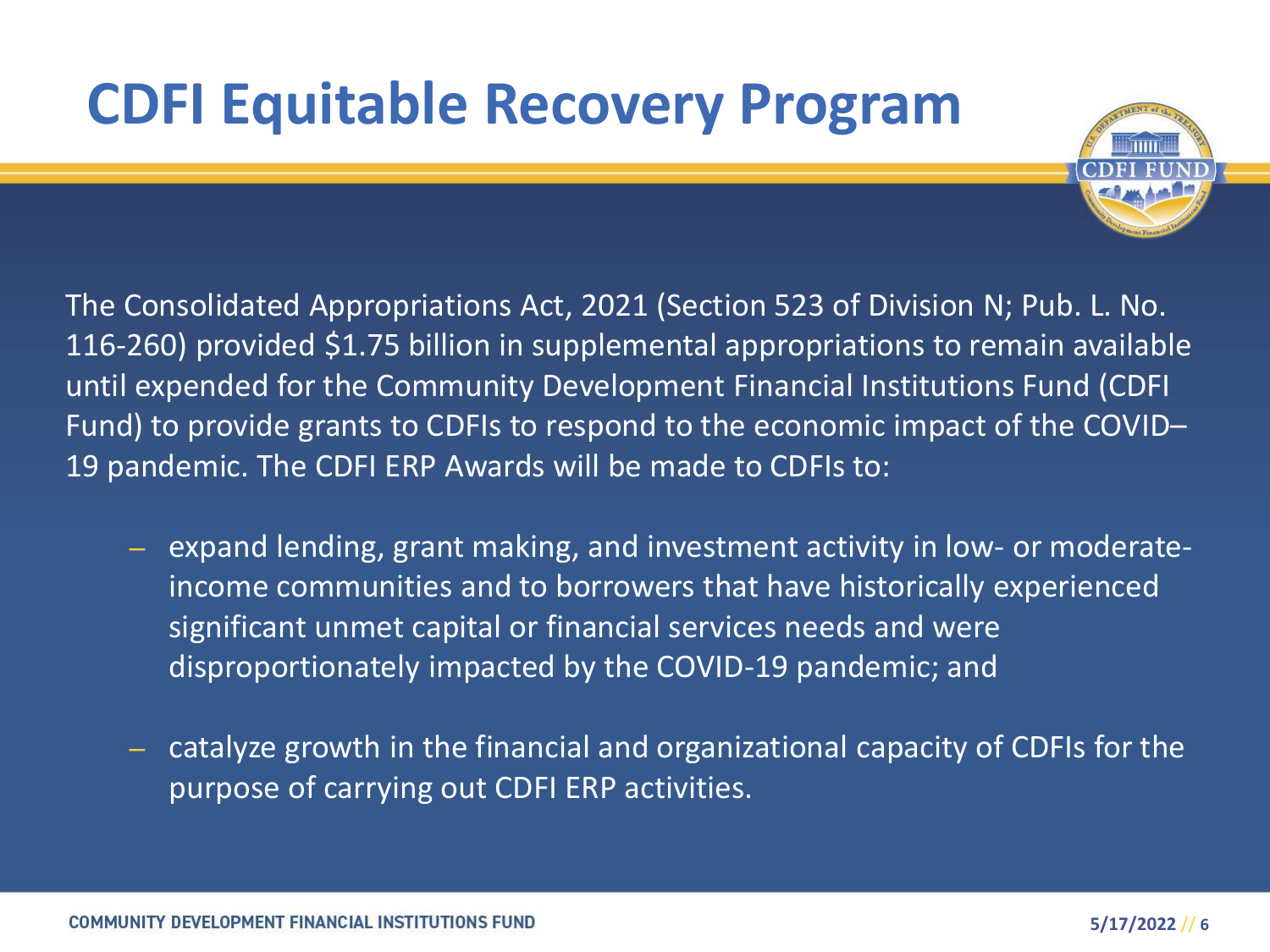# **Eligibility for CDFI ERP Awards**



To be eligible for a CDFI ERP Award, organizations must

- be certified by the CDFI Fund as CDFIs as of the date of the Notice of Funds Availability (NOFA);
- be able to demonstrate a track record of serving ERP-Eligible Geographies; and
- meet certain financial management criteria and be in compliance with all outstanding CDFI awards, allocations, or bond guarantee requirements, including benchmarks for programmatic/financial safety and soundness.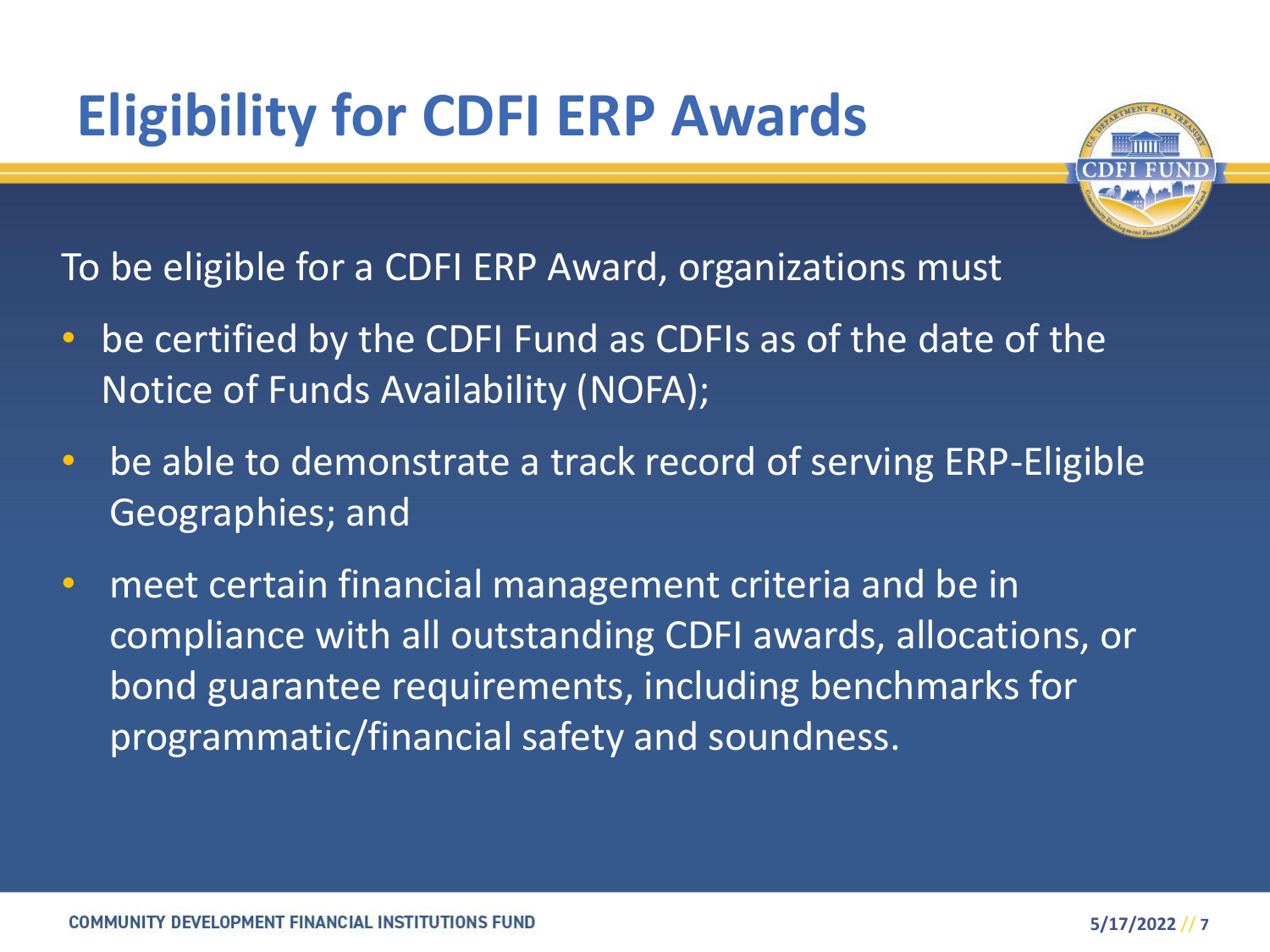## **Critical Preparations to Apply for CDFI ERP**

CDFIs interested in applying for CDFI ERP Awards must have active

- Employer Identification Number (EIN) and Unique Entity Identifier (UEI) Number
- SAM.gov Account
- Grants.gov Account
- AMIS Account

m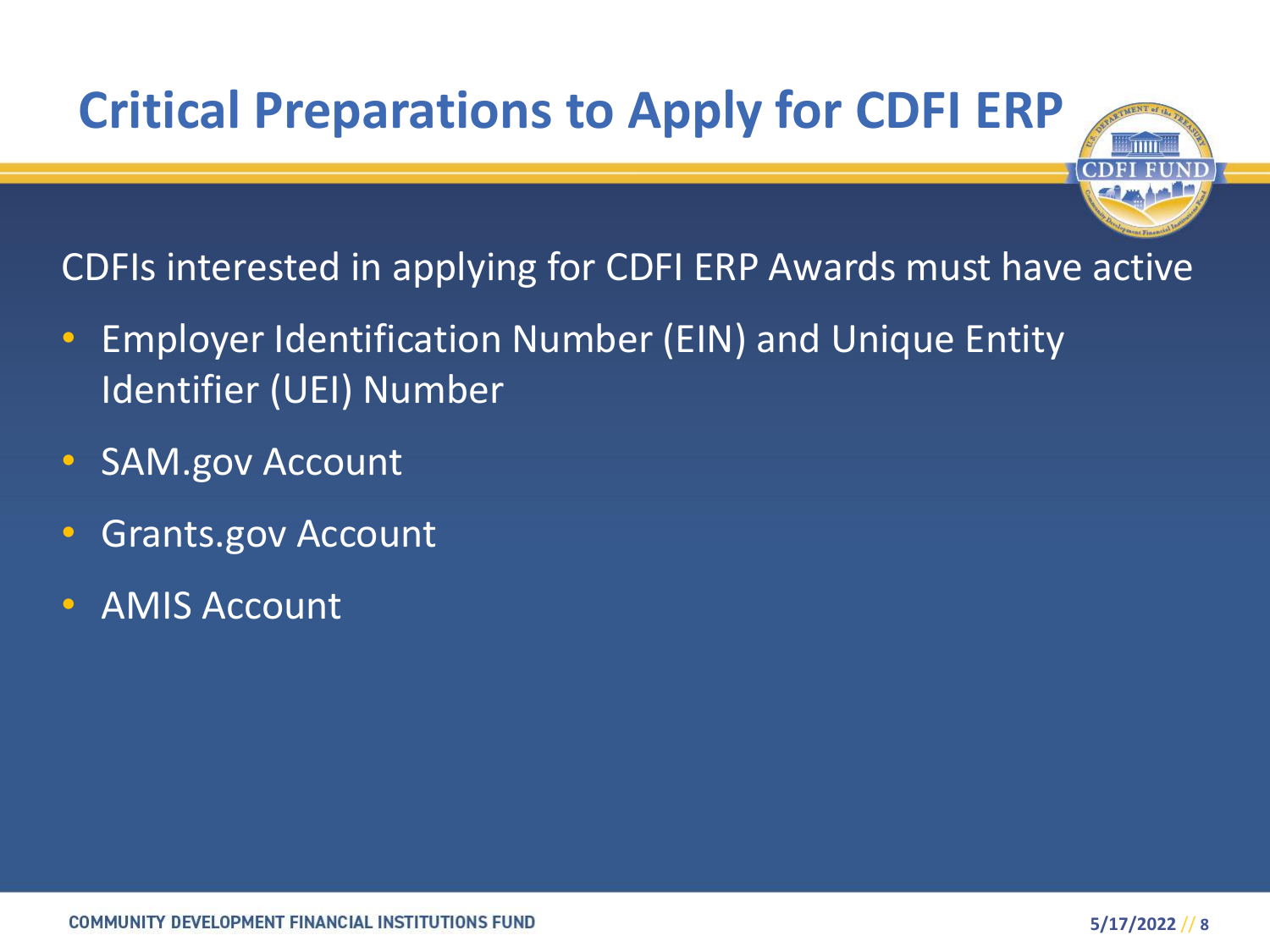



- Ensure that the named CDFI ERP Applicant has a current and valid UEI.
- Ensure that the named CDFI ERP Applicant has a current and valid EIN.
- Ensure the UEI and EIN of the named Applicant are entered accurately in SAM.gov and AMIS. Applications submitted with the UEI or EIN of a parent or an affiliate organization will be rejected.
- Applicants are encouraged to start the process now in order to secure these numbers before the Application due date.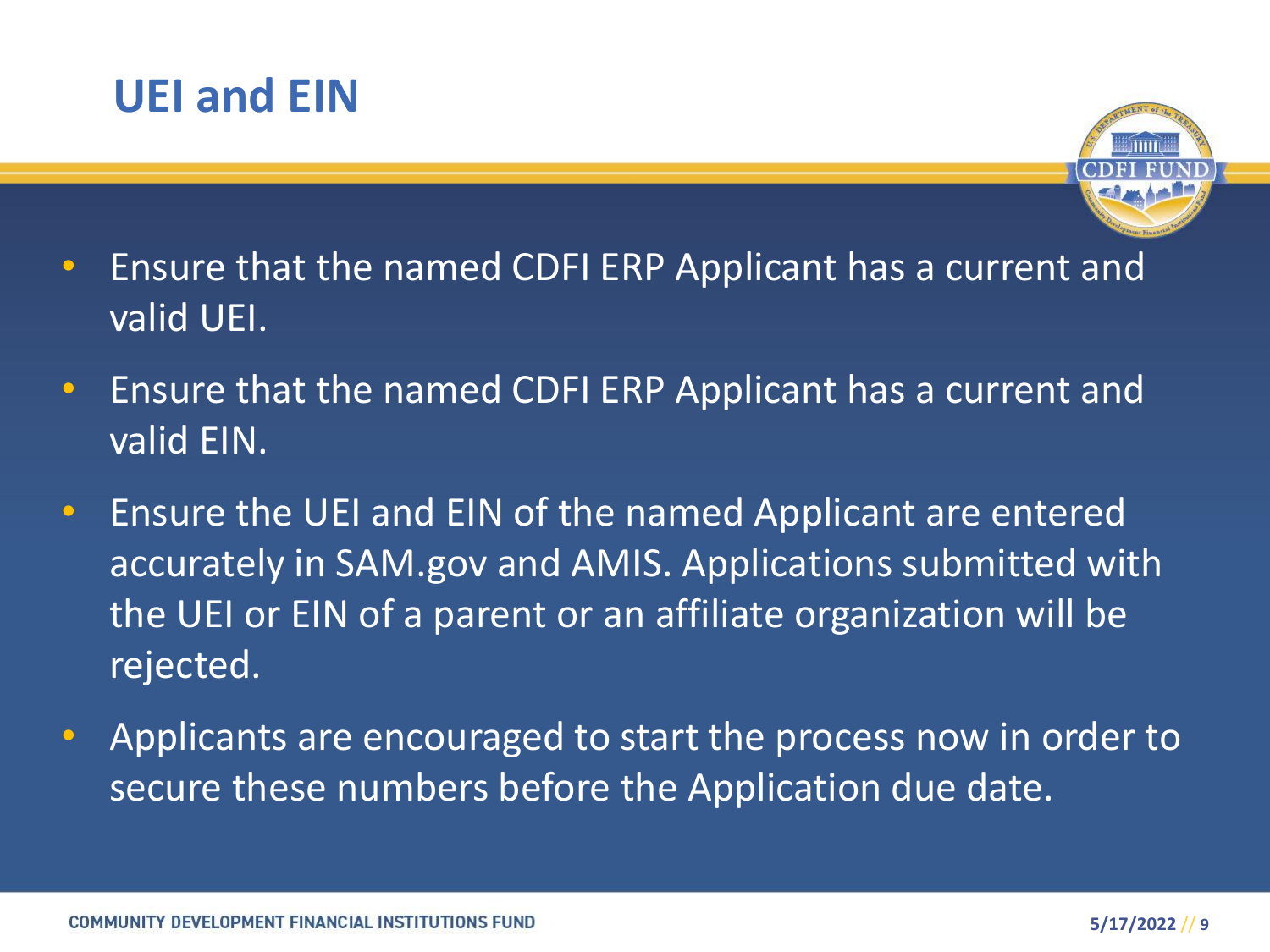### **SAM Registration**



- Registration in SAM.gov is a pre-requisite to applying for CDFI ERP. Applicants without a valid and active SAM.gov account will be unable to submit the required SF-424 and will not be considered for a CDFI ERP Award.
- Register for or verify that you have an active and valid System for Awards Management (SAM) account (www.SAM.gov). Must be renewed annually.
- SAM is the award management system of the General Services Administration. It is not maintained by the CDFI Fund. Contact the Federal Service Desk at 1-866-606- 8220 for technical assistance or visit www.fsd.gov.
- SAM requires the submission of an Entity Administrator notarized letter as part of the registration process. Please review the instructions carefully by visiting www.fsd.gov.
- It may take four weeks or longer for both new SAM applicants and applicants that need to re-activate an existing SAM.gov account.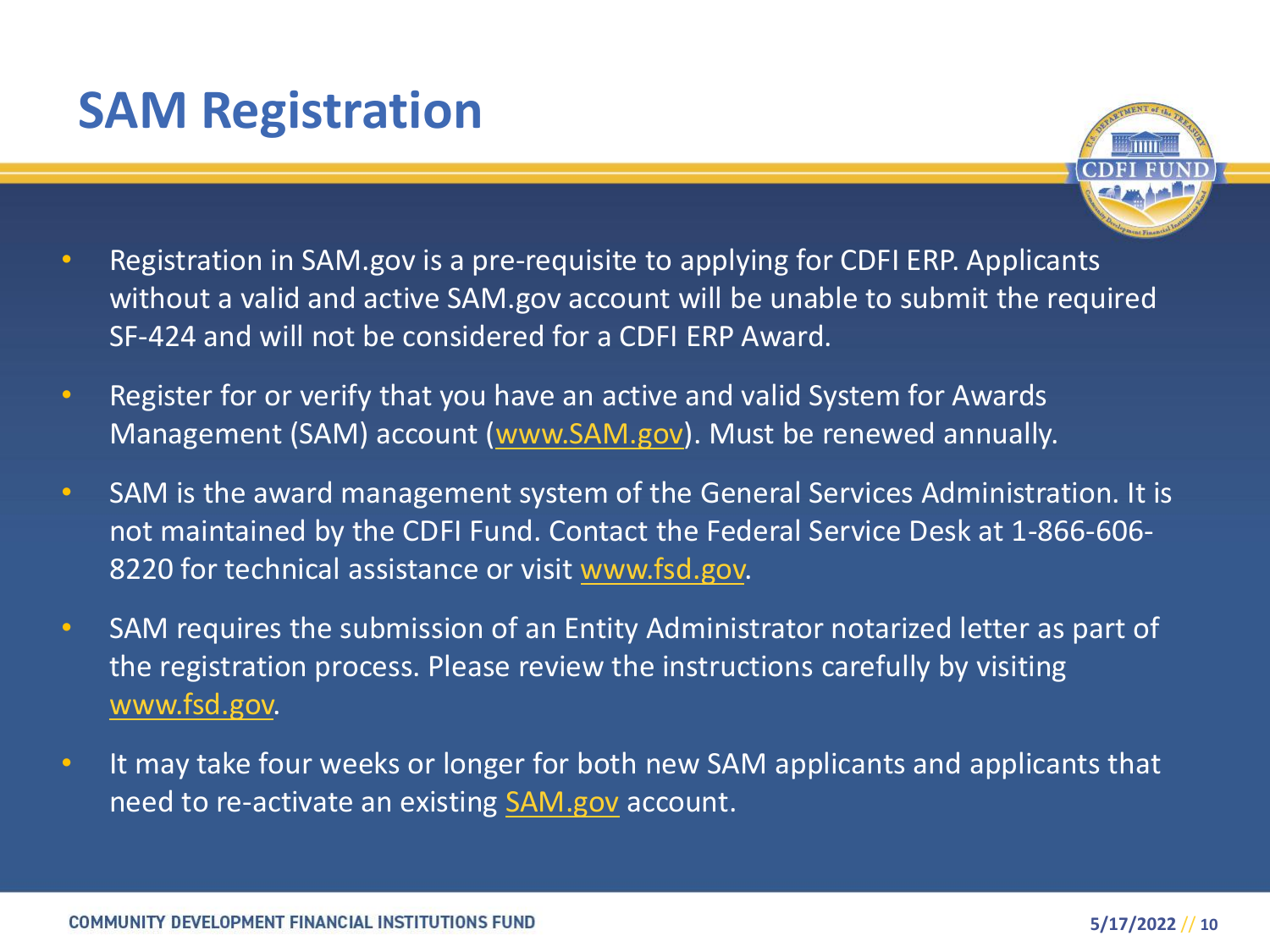



- Register for or verify that you have an active and valid account.
- Applicants will submit the SF-424 Application materials through Grants.gov.
- Email support@grants.gov or call 1-800-518-4726 for technical assistance. This system is not maintained by the CDFI Fund.
- Applicants are encouraged to start the process now and well before the Application due date.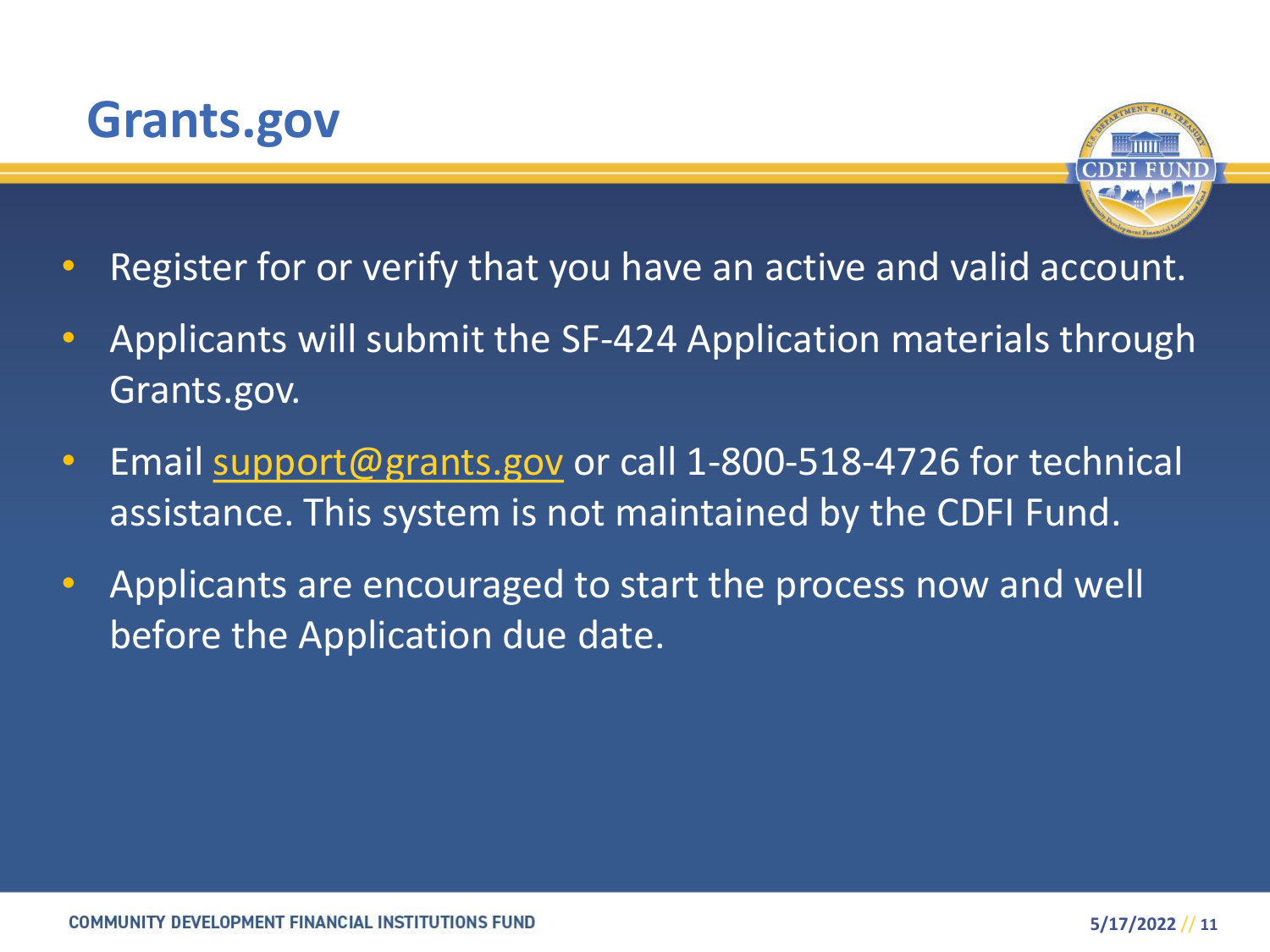



- Applicants will submit most Application materials through the CDFI Fund's Award Management Information System (AMIS).
- If you don't already have an AMIS account, you must create one at amis.cdfifund.gov. Click the link for "Login" and then select "Join our Community."
- An Applicant is required to designate at least one Authorized Representative and Point of Contact in its AMIS account (Authorized Representatives may NOT be consultants).
- Applicants can also submit Service Requests in AMIS.
- Applicants are encouraged to start the process now and well before the Application due date.